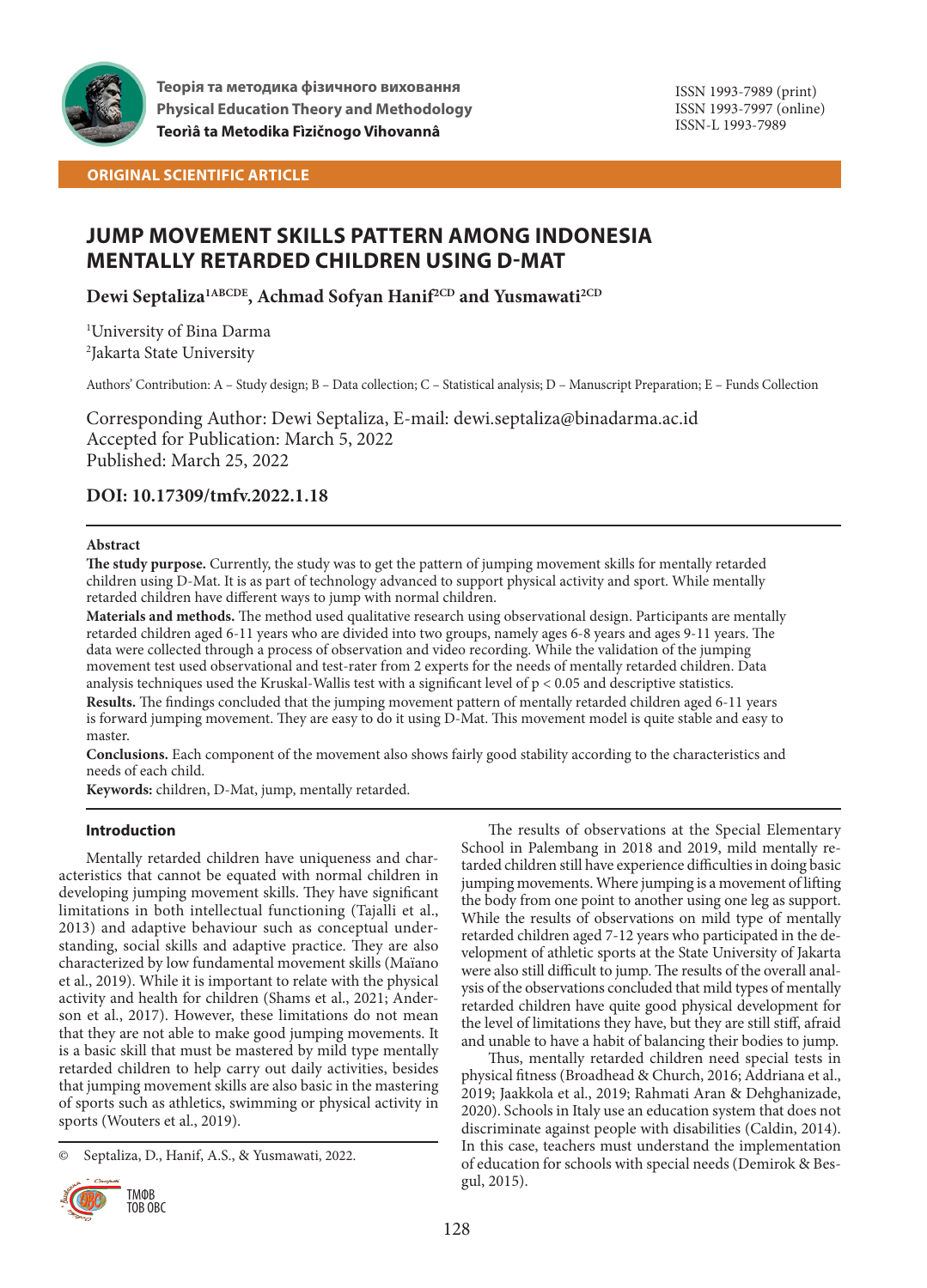Research related to movement skills, both basic movements in sports such as jumping, or other physical activities, is still not an interesting topic for researchers recently. It related to children with disabilities is often related to the concept of their social interactions and activities in their daily lives. However, the current study focuses on movement jumping to support their sports activities in ordinary schools that use D-Mat (Digital Matras) have not been carried out. Therefore, the gap between this study and previous research is seen in the concept of the jumping movement skill pattern using the D-Mat design which has previously been adjusted to the needs and limitations. The use of the D-Mat is a form of utilizing technological devices that have been used in the sports field. Physical activities for children with intellectual disabilities can be combined with entertainment, technology and education systems (Dandashi et al., 2015; Kucera, 2015; Růžičková & Hordějčuková, 2015; Chen et al., 2019). Technology has become a trend and innovation in sports (Kos et al., 2018). It appears in various activities such as games, competitions, training (Ratten, 2020), digital games for physical activity (Barnett et al., 2012), multimedia training used the technology device (Jinding, 2018; Sukendro et al., 2020; Sun, 2021).

Thus, the *purpose of the study* is to get the pattern of jumping movement skills for mentally retarded children using D-Mat. In this study, D-Mat has designed using technology device to use in jumping movement training for mentally retarded children in the school. Moreover, the study can contribute to the training program of basic movement in the special school, especially mild mentally disabled children.

### **Materials and methods**

### *Research Approach*

The research is a qualitative method that used an observational design. In this study, the research activity was aimed at observing the jumping movement skills patterns of mentally retarded children in Palembang without any changes to the characteristics and situations of the physical activity learning process in special schools (Creswell & Creswell, 2018). The observational design uses a cohort study because the group of participants involved in this study are mentally retarded children aged 6-11 years or mentally retarded children equivalent to the level of elementary school children in Palembang.

### *Participants*

The participant is taken using the purposive sampling (non-probability sampling) which is 40 Indonesian children at a special school. The criteria for the participants were 1) children who have an IQ between 68-53 (Binet scale) or an IQ of 69-55 (Wescheler scale), 2) they do not have physical problems but have a slightly slower physical development than average children, 3) the child has a height and weight that is not different from other children, even physically difficult to distinguish from normal children. The body weight is between 20-30 kg. the participant divided into 2 groups, i.e 6-8 years ( $n = 20$ ), and 9-11 years ( $n = 20$ ). The observation process of jumping movement skills is helped by the parent.

#### *Process of Collecting Data*

Jumping movement skills of mentally retarded children were recorded using video. The jumping movements skills assessment provides a score in the form of a True-False form test, where true scores are scored as 1 (one) and wrong is 0 (zero). There are three types of jumping movements, namely jumping forward, backward, and sideways. The components of mastery of basic jumping movement for mentally retarded children are assessed through 6 components, consisting of 1) leg posture 2) knee movement, 3) hip movement. 4) body movements, 5) hand movements, 6) harmony movement. Table 1 presented the variables and their components of jumping movement skills.

**Table 1.** Aspect and Components of Jumping Movement Skills

| The aspect of Jumping<br><b>Movement Skills</b> | <b>Components</b> |                   |  |  |  |
|-------------------------------------------------|-------------------|-------------------|--|--|--|
| Jumping Forward                                 | ı.                | leg posture,      |  |  |  |
| Jumping Backward                                |                   | 2. knee movement, |  |  |  |
| Jumping sideways                                | 3.                | hip movement,     |  |  |  |
|                                                 | 4.                | body movements,   |  |  |  |
|                                                 | 5.                | hand movements,   |  |  |  |
|                                                 | 6.                | harmony movement  |  |  |  |

### *Procedure*

The research process begins with technical testing activities in preliminary research. Technical trials for the assessment of jumping movement skills were implemented on other mentally retarded students  $(n = 10)$  who were not research subjects with the same characteristics for 2 months (August - September 2020). The technical test activities were recorded as data analysis documents. Whereas for reliability activities used a test rater who is an expert in cases of mentally retarded children. The two evaluators of this instrument were independent colleagues who were also involved during the observation process of research activities. Thus, the assessment process for participants has valid trust and reliability values. The results of the reliability assessment showed a high level of reliability, namely 0.867.

Testing of participants is carried out at school. The testing process has been scheduled according to the time of the study from October 2020 to March 2021. The time of the research did not change the physical learning activities and sports of mentally retarded students at school. Students will be guided and directed to use D-Mat to perform jumping movements. During the implementation of the activity, peers also provide observations of the results of student movements. The camera is installed to record all the activities of mentally retarded students. The results of recordings and observations of peers or researchers are evaluated together for analysis related to jumping movement patterns.

#### *Statistical Analysis*

The jumping movement skill difference test was carried out by comparison between age groups using the Kruskal-Wallis test with a significant level of  $p < 0.05$ . Meanwhile, the data of the test results per group used statistical descriptive.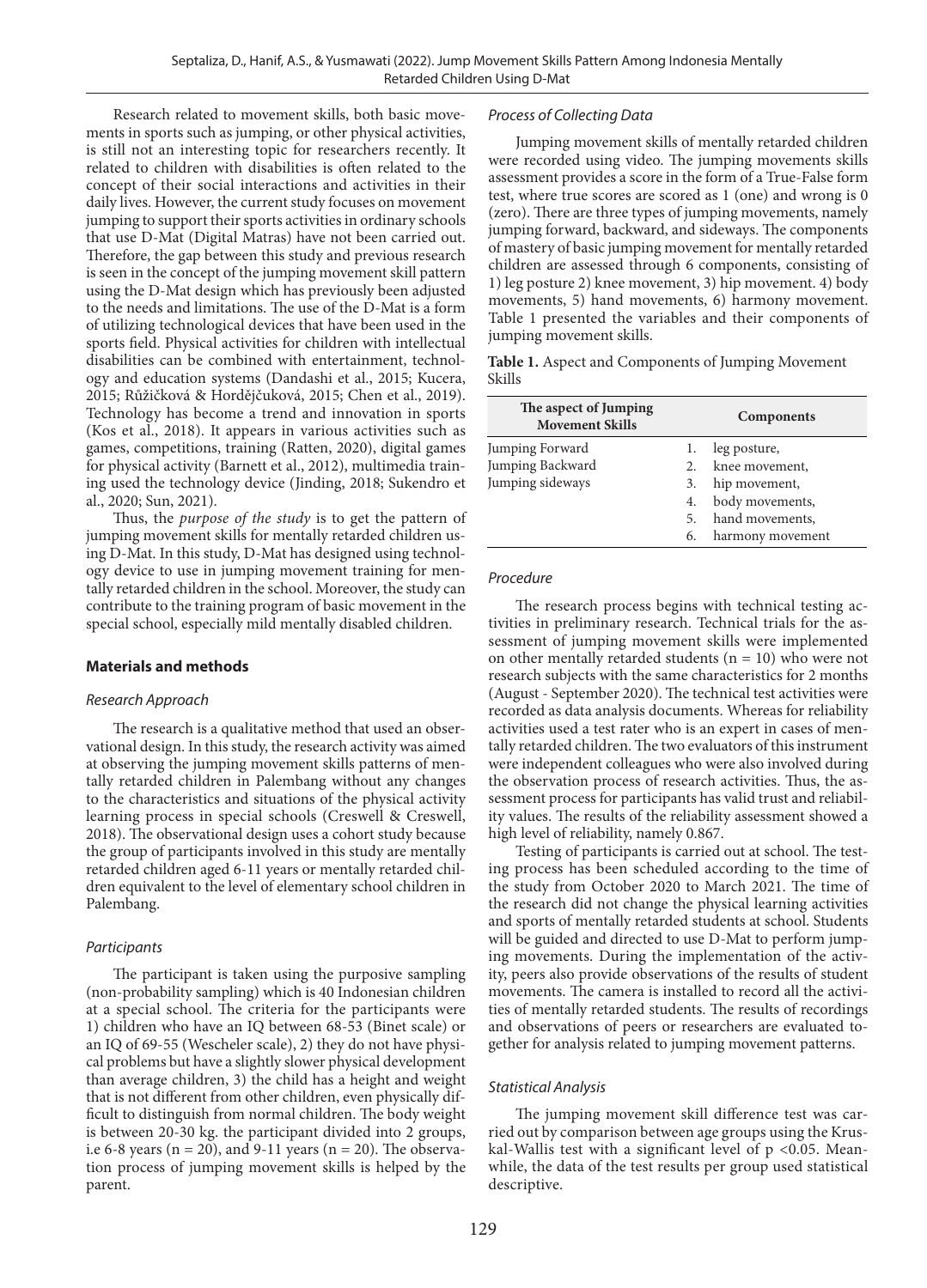### **Results**

The results of the data analysis show that the level of group jumping movement of mentally retarded children has variations according to their physical conditions and needs. The results of descriptive calculations between the two groups are as follows.

**Table 2.** The mean and standard deviation of two groups in the jumping movement skills aspect

| An aspect of Jumping<br>Movement | 6-8 Age Years<br>Group |       |      | 9-11 Age Years<br>Group |       |      |
|----------------------------------|------------------------|-------|------|-------------------------|-------|------|
|                                  | N                      | M     | Sd   | N                       | M     | Sd   |
| Jumping Forward                  | 20                     | 19.78 | 2.85 | 20                      | 21.83 | 3.68 |
| Jumping Backward                 | 20                     | 17.57 | 2.44 | 20                      | 19.77 | 3.08 |
| Jumping Sideways                 | 20                     | 18.88 | 2.76 | 20                      | 18.05 | 2.96 |

Significant at 0.05 level

Table 2 shows the result of mean and standard deviation in process of jumping movement practice for mentally retarded in each aspect of jumping movements; 1) 6-8 age years group; jumping forward 19.78±2.85, jumping backwards  $17.57 \pm 2.44$ , and jumping sideways  $18.88 \pm 2.76$ . 2) 9-11 age years group; jumping forward 21.83±3.68, jumping backwards 19.77  $\pm$  3.08, and jumping sideways 18.05  $\pm$  2.96.

The group with an age range of 6-8 years conclude that mentally retarded children have more forward jumping movement patterns, followed by sideways and backward jumps. Meanwhile, mentally retarded children aged 9-11 years have a jump movement pattern that has a forward jump movement pattern, then followed by jumping backwards and sideways. This means that the pattern formed for the jumping activity of mentally retarded children aged 6-8 years or aged 9-11 years has the stability for forwarding jumping movement (fig. 1).

Statistically significant differences ( $p < 0.05$ ) were observed for all the components of jumping forward movement ( $p = 0.318$ ). For 6-8age years, the hand movement is easy to do, while for 9-11 age years, the hand movement and harmony movement is easy to do by mentally retarded (fig. 2).

Statistically significant differences ( $p < 0.05$ ) were observed for all the components of jumping forward movement  $(p = 0.187)$ . For 6-8 age years, the leg posture is easy to do, while for 9-11 age years, the leg posture, hand movement and harmony movement are easy to do by mentally retarded (fig. 3).



**Figure 1.** Components of Jumping Forward Movement by Age Group



Figure 2. Components of Jumping Backward Movement by Age Group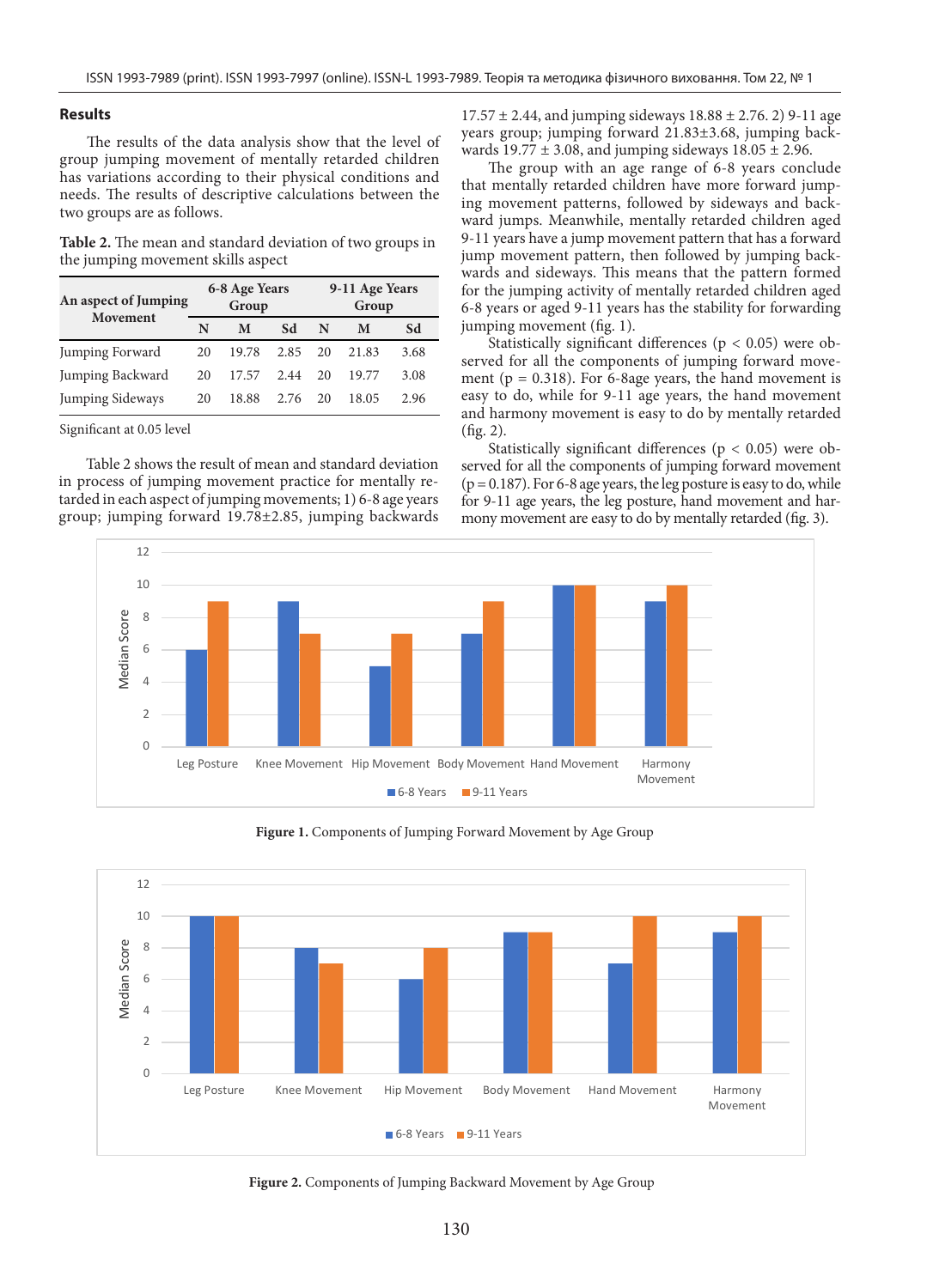Septaliza, D., Hanif, A.S., & Yusmawati (2022). Jump Movement Skills Pattern Among Indonesia Mentally Retarded Children Using D-Mat



Figure 3. Components of Jumping Sideways Movement by Age Group

Statistically significant differences ( $p < 0.05$ ) were observed for all the components of jumping forward movement ( $p = 0.267$ ). For 6-8 age years and 9-11 age years, the leg posture influences the jumping backward movement by mentally retarded.

### **Discussion**

The pattern of jump movements from the results of data analysis during the test shows that both the 6-8 age year group or 9-11 age year group is dominated by forward jumping movements with variations, namely jumping with the hand at the waist, jumping with swinging hands, jumping with clapping, jump with your arms outstretched, jump with your arms crossed forward and shout "Banzai". For the pattern of the jump back movement, the variations that are formed are jumping backwards with a swinging hand and jumping backwards by clapping the hands. While the pattern of the jump movement to the side that is formed is a combination jump with swinging hands, combination jump by clapping, and combination jumping with outstretched hands.

It is known that jumping for mentally retarded children is a continuous asymmetric skill and involves taking off and landing with the same foot. They are required to have greater leg strength and dynamic balance so that the resulting jump can be successful and can combine with other basic movements. Also, the help of tools for basic movement training is very important. D-Mat provides an easy way for coaches to guide mentally retarded children. So, technology becomes a new pattern in providing training media (Sharples & Whelan, 2020). Many a tool or technology device is for the jump movement training (Masci et al., 2013; Wiksten et al., 2002).

The finding shows that the jumping skill pattern of mentally retarded children has good basic skills, because of balance, movement control, and locomotor so that they can perform forward and backward movements (Zeng et al., 2019; Gandotra et al., 2020). Every movement for children should be fun (Sumantri, 2015). Coordination between the arms and legs plays an important role in controlling movement (DiRocco et al., 2016). In this case, the motor pattern influences the jump movement (Matsuzaki & Hentona, 1994). Each jump movement in children also shows a different level. This could be due to gender differences (Bryant et al., 2014; Hardy et al., 2010).

Another weakness found in this study referred to the activity of jumping using one leg that was not yet formed or supported the body's objections. Even though, this skill is also important in body management so that the level of balance or foothold can be perfectly formed. Lots of sports or children's daily activities use jumping movements. Thus, the results of this study also provide a major contribution to the jumping movement skills of mentally retarded children who support their daily activities that have been limited or slow. Moreover, mentally retarded children also take a long time to resolve new situations. They showed their best reactions when they followed the routine and consistently experienced it. Mentally retarded children cannot face an activity or task for a long time. They are less able to consider things, distinguish between good and bad and distinguish right from wrong. This is due to their limited abilities so that mentally retarded children cannot first imagine the consequences of an action.

This study trains how to build consistency in the actions given to mentally retarded children in mastering basic movement skills. The treatment process must be given one by one so that they can develop their physical abilities and knowledge of each basic movement skill. From the division of the two age groups, it is known that children aged 9-11 years have been able to show the development of mastery of the jumping movement not only forwards, but also backward movements that are more balanced.

### **Conclusions**

Based on the conclusion of the research results, the D-Mat makes it easy for mentally retarded children to jump because all the information needed is presented on the digital mat. From the three aspects of jumping, mentally retarded children have a level of balance and harmony in making the jump forward. The combination between the limbs is also more aligned, causing 5 variations of the forward jumping movement. The implication of this research can be seen from the understanding of the concept of mastery of basic jumping movements that must be mastered first by mentally retarded children is jumping forward. Because this movement is easier and the balance of the body can be maintained stably. This way, the coaches at the special school can proceed with the backward and side jump design concept. Therefore, this research can still be developed again with a combination of the concept of various types of games that can be enjoyed and provide stimulation to mentally retarded children in carrying out physical activities. Besides, the results of this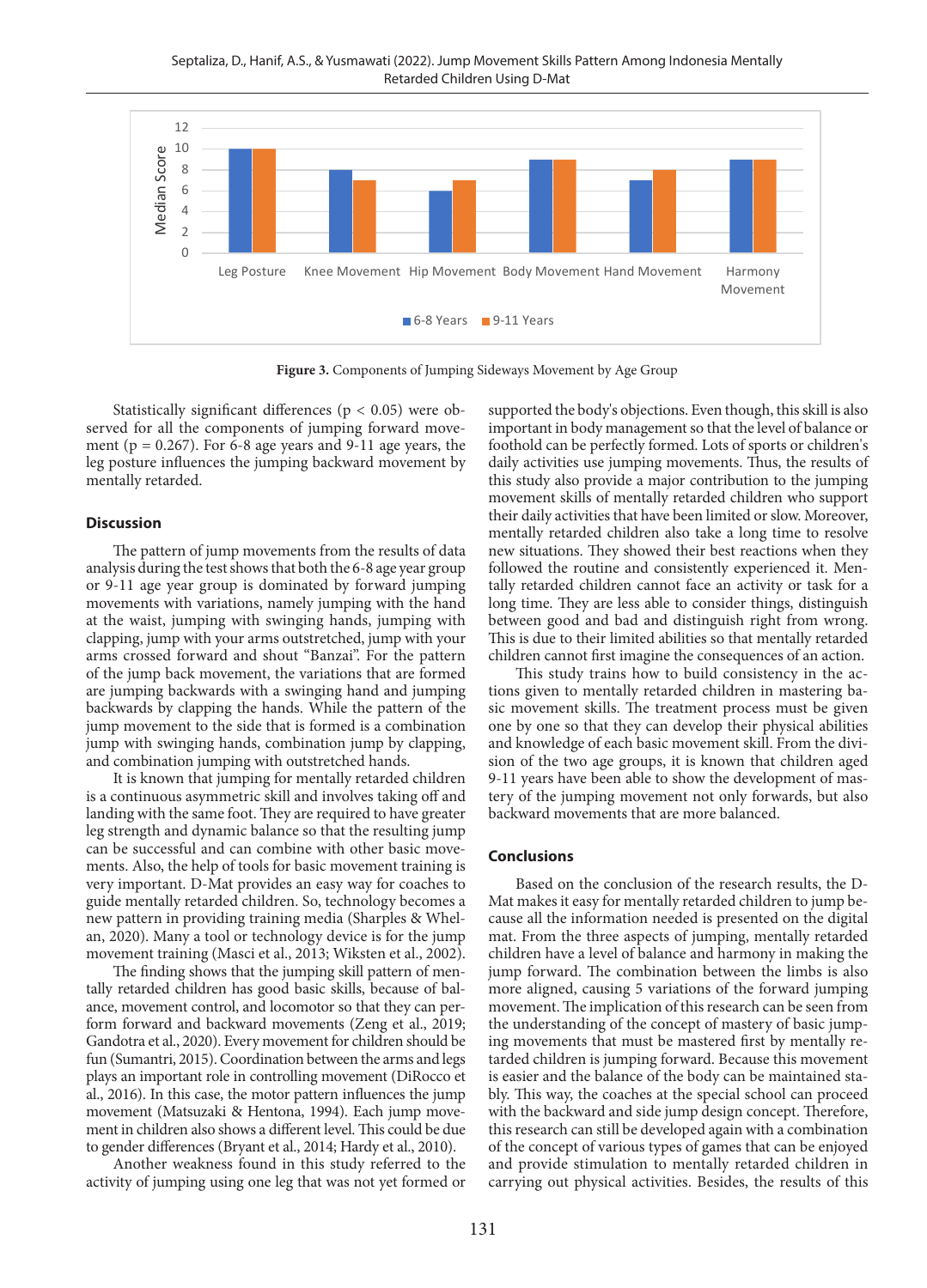study can also be followed by an in-depth study related to another basic jumping.

# **Acknowledgement**

Thank you to all participants who have helped during the data collection process, fellow teachers at special schools in Palembang.

# **Conflict of interest**

There is no conflicts of interest to declare.

## **References**

- Tajalli, P., Hooman, H. A., A.Afrooz, G. H., & Ghobaribonab, B. (2013). Examine the Presence of ADHD in Families of Students with/without ADHD. *Procedia – Social and Behavioral Sciences,* 84, 346-350. https://doi.org/10.1016/j.sbspro.2013.06.564
- Maïano, C., Hue, O., & April, J. (2019). Effects of motor skill interventions on fundamental movement skills in children and adolescents with intellectual disabilities: a systematic review. *Journal of Intellectual Disability Research, 63*(9), jir.12618. https://doi.org/10.1111/jir.12618
- Shams, A., Hardy, L. L., Vameghi, R., Loovis, E. M., & Shamsipour Dehkordi, P. (2021). Prevalence of fundamental movement skill proficiency among Iranian children aged 2.5–14 years. *Journal of Science and Medicine in Sport, 24*(1), 74-79. https://doi.org/10.1016/j.jsams.2020.09.014
- Anderson, M. K., Grier, T., Canham-Chervak, M., Bushman, T. T., Nindl, B. C., & Jones, B. H. (2017). Effect of Mandatory Unit and Individual Physical Training on Fitness in Military Men and Women. *American Journal of Health Promotion, 31*(5), 378-387. https://doi.org/10.1177/0890117116666977
- Wouters, M., Evenhuis, H. M., & Hilgenkamp, T. I. M. (2019). Physical activity levels of children and adolescents with moderate-to-severe intellectual disability. *Journal of Applied Research in Intellectual Disabilities, 32*(1), 131- 142. https://doi.org/10.1111/jar.12515
- Broadhead, G. D., & Church, G. E. (2016). Influence of Test Selection on Physical Education Placement of Mentally Retarded Children. *Adapted Physical Activity Quarterly, 1*(2), 112-117. https://doi.org/10.1123/apaq.1.2.112
- Addriana, B. B., Tandiyo, R., Soegiyanto, S., & Sulaiman, S. (2019). Evaluation of Physical Fitness for Students with Mentally impaired Aged 10-12 years in Poso Regency, Sulawesi Tengah Province, Indonesia. *International Journal of Multicultural and Multireligious Understanding, 6*(4), 581. https://doi.org/10.18415/ijmmu.v6i4.1135
- Jaakkola, T., Hakonen, H., Kankaanpää, A., Joensuu, L., Kulmala, J., Kallio, J., Watt, A., & Tammelin, T. H. (2019). Longitudinal associations of fundamental movement skills with objectively measured physical activity and sedentariness during school transition from primary to lower secondary school. J*ournal of Science and Medicine in Sport, 22*(1), 85- 90. https://doi.org/10.1016/j.jsams.2018.07.012
- Rahmati Aran, M., & Dehghanizade, J. (2020). Effect of Training on the Balance and Coordination of the Mentally Retarded Children. *International Journal of Motor Control and Learning, 2*(2), 15-23. https://doi.org/10.29252/ijmcl.2.2.15
- Caldin, R. (2014). Inclusive social networks and inclusive schools for disabled children of migrant families. *Alter, 8*(2), 105-117. https://doi.org/10.1016/j.alter.2014.02.001
- Demirok, M. S., & Besgul, M. (2015). Examination of Preschool Teacher and Teacher of Mentally Retarded Candidates' Opinions about Mainstreaming. *Procedia – Social and Behavioral Sciences,* 190, 169-179. https://doi.org/10.1016/j.sbspro.2015.04.932
- Dandashi, A., Karkar, A. G., Saad, S., Barhoumi, Z., Al-Jaam, J., & El Saddik, A. (2015). Enhancing the Cognitive and Learning Skills of Children with Intellectual Disability through Physical Activity and Edutainment Games. *International Journal of Distributed Sensor Networks, 11*(6), 165165. https://doi.org/10.1155/2015/165165
- Kucera, V. (2015). Comparative Analysis of Teaching Methods of Making Web Pages. *Procedia – Social and Behavioral Sciences,* 171, 945-949. https://doi.org/10.1016/j.sbspro.2015.01.213
- Růžičková, K., & Hordějčuková, T. (2015). Modern Devices to Support Early Development of Children with Visual Impairment. *Procedia – Social and Behavioral Sciences,* 171, 950-960. https://doi.org/10.1016/j.sbspro.2015.01.214
- Chen, J., Wang, G., Zhang, K., Wang, G., & Liu, L. (2019). A pilot study on evaluating children with autism spectrum disorder using computer games. *Computers in Human Behavior,* 90, 204-214. https://doi.org/10.1016/j.chb.2018.08.057
- Kos, A., Wei, Y., Tomažič, S., & Umek, A. (2018). The role of science and technology in sport. *Procedia Computer Science,*  129, 489-495. https://doi.org/10.1016/j.procs.2018.03.029
- Ratten, V. (2020). Sport technology: A commentary. *Journal of High Technology Management Research, 31*(1), 100383. https://doi.org/10.1016/j.hitech.2020.100383
- Barnett, L. M., Hinkley, T., Okely, A. D., Hesketh, K., & Salmon, J. (2012). Use of electronic games by young children and fundamental movement skills? *Perceptual and Motor Skills, 114*(3), 1023-1034. https://doi.org/10.2466/10.13.PMS.114.3.1023-1034
- Jinding, L. (2018). The computer multimedia technology application in basketball teaching and training in colleges and universities. *Journal of Advanced Oxidation Technologies, 21*(2). https://doi.org/10.26802/jaots.2018.08200
- Sukendro, S., Habibi, A., Khaeruddin, K., Indrayana, B., Syahruddin, S., Makadada, F. A., & Hakim, H. (2020). Using an extended Technology Acceptance Model to understand students' use of e-learning during Covid-19: Indonesian sport science education context. *Heliyon, 6*(11), e05410. https://doi.org/10.1016/j.heliyon.2020.e05410
- Sun, Q. (2021). Current school sports intelligence system based on artificial intelligence and internet of things technology. *Advances in Intelligent Systems and Computing,* 1244 AISC, 625-632. https://doi.org/10.1007/978-3-030-53980-1\_92
- Creswell, J. W., & Creswell, J. D. (2018). *Research design: Qualitative, quantitative, and mixed methods approaches fifth edition.* SAGE Publications Inc.
- Sharples, S. A., & Whelan, P. J. (2020). An interphyletic tool kit to study locomotor function: Past, present, and future directions. *In The Neural Control of Movement* (pp. xxi–xlv). https://doi.org/10.1016/b978-0-12-816477-8.09997-x
- Masci, I., Vannozzi, G., Bergamini, E., Pesce, C., Getchell, N., & Cappozzo, A. (2013). Assessing locomotor skills development in childhood using wearable inertial sensor devices: The running paradigm. *Gait and Posture, 37*(4), 570–574. https://doi.org/10.1016/j.gaitpost.2012.09.017